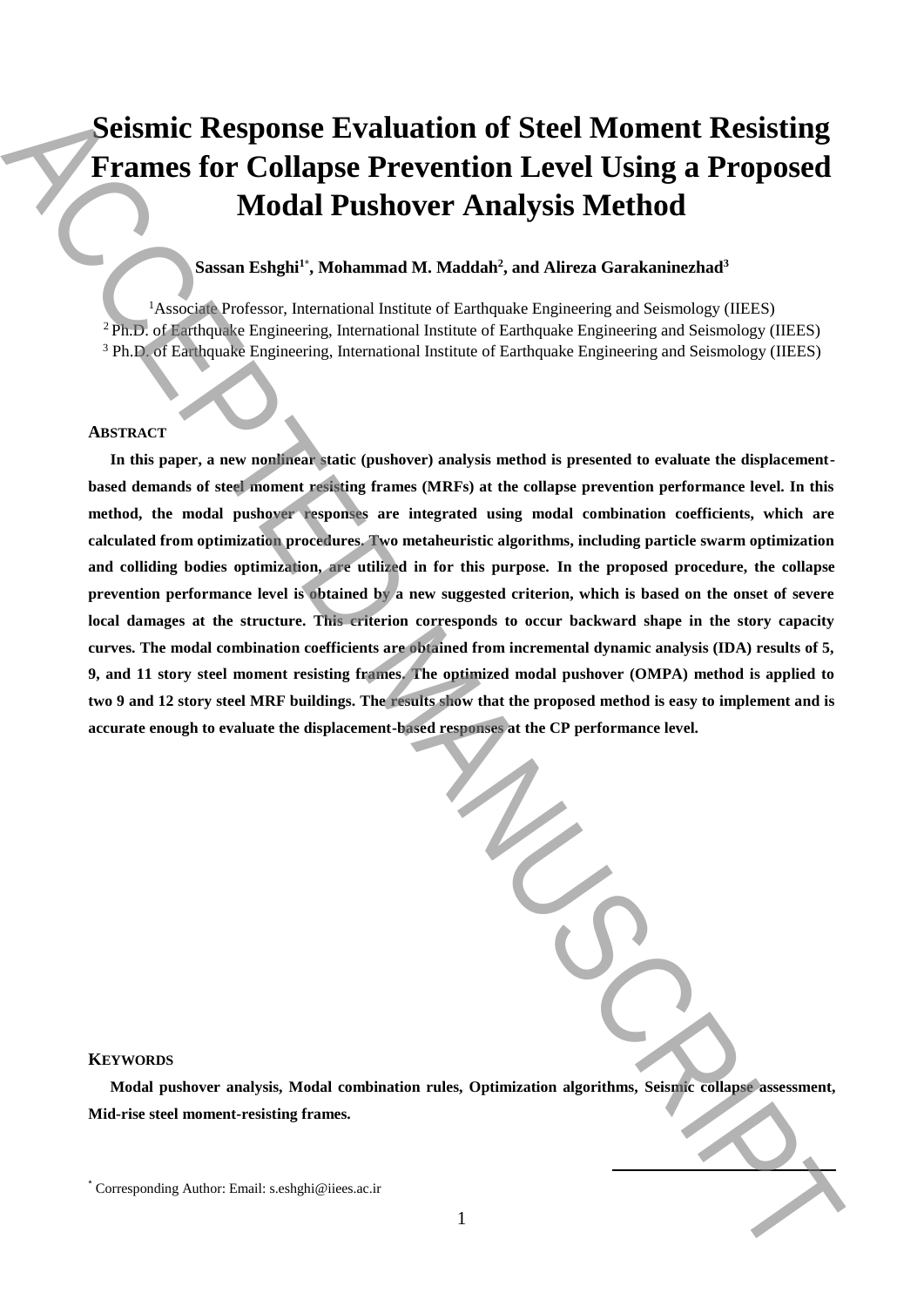#### **1. Introduction**

Evaluation of displacement-based engineering demand parameters (EDPs) such as inter-story drift ratio profile has great importance in the seismic collapse assessment of structures. Nonlinear static analysis (pushover) methods have been used as approximate approaches for this aim [1]. The previous researches show that application of advanced adaptive pushover analysis is complicated and require time consuming calculations [2]. In this paper, an alternative method is introduced to produce the inter-story drift profile and the story displacement profile at the collapse prevention (CP) performance level of the mid-rise intermediate moment resisting frames (IMRFs) based on the modal pushover analysis results. Also, in this method the CP performance level is specified by a novel criterion.

## **2. Numerical models**

In the current study, three 5, 8 and 11-story IMRFs are designed and selected as the reference buildings. The buildings have four 6.0 m bays and 3.1 m height in each story. The effective seismic mass is attained from 1.05Dead+ 1.25Live combination, and the effective seismic weight is obtained from Dead+Live combination. The modulus of elasticity of steel is assumed 200 GPa, and the beams and columns yield stresses are considered 235 MPa and 350 MPa, respectively. The previous works showed that there is no obvious gain between three-dimensional (3D) and 2D analyses of regular MRFs collapse assessment [3,4]. So, in the current study 2D models have been developed in the OpenSEES program [5,6]. The beams and columns are modeled by elastic beam-column element and plastic hinge rotational springs at member ends that follow the modified IMK model [7]. Also, the panel zones are explicitly modeled using the proposed method by Gupta and Krawinkler [8]. I. Independent distribution (with the same of contribution in the same of contribution of the same of the same of the same of the same of the same of the same of the same of the same of the same of the same of the same of

#### **3. Proposed Pushover Methodology**

In the proposed pushover method, onset of unloading from one story is considered as the CP level of the structure. Unloading from one or more stories of the structure corresponds to occur an extensive failure with in the structure. This event is concurrent with a backward form in the story capacity curves in coordinate of inter-story drift versus story shear.

In this method the EDPs at the CP level can be obtained from the combination of the modal pushover analysis results by a novel modal combination rule according to Eq (1):

$$
EDP_{OMPA} = \sum_{i=1}^{m} \alpha_i EDP_i
$$
 (1)

Where, *m* is the number of considered modes, *i* is the mode index and  $\alpha$  is the modal combination coefficient. The coefficients have been calculated using two optimization algorithms of particle swarm optimization (PSO) [9] and colliding bodies optimization (CBO) [10], so the suggested pushover method is named Optimized Modal Pushover Analysis (OMPA). These coefficients are obtained for 3 modes (OMPA-3) and 2 modes (OMPA-2) pushover analysis based on the incremental dynamic analysis (IDA) results of the under-study IMRFs. The IDA analysis are performed by 44 far-field earthquake records of FEMA P695 guideline [11]



**Figure 2- The resulted** *α<sup>i</sup>* **coefficient values in terms of Story number: a) OMPA by 3 modes, b) OMPA by 2 modes.**

|  |  | Table 1. Obtained values for a and b constants. |
|--|--|-------------------------------------------------|
|  |  |                                                 |

|   |          | OMPA-3        | <b>OMPA-2</b> |                      |          |
|---|----------|---------------|---------------|----------------------|----------|
|   |          | Mode 1 Mode 2 |               | Mode 3 Mode 1 Mode 2 |          |
| a | $-0.123$ | 0.085         | 0.037         | $-0.117$             | 0.107    |
| b | 2.183    | $-0.277$      | $-0.110$      | 2.167                | $-0.350$ |

A simple equation for  $\alpha_i$  as a function of story numbers (*N*) is derived by performing optimization and fitting process as Eq  $(2)$ :

$$
\alpha_i = a_i N + b_i \tag{2}
$$

Where, *a* and *b* are constant values which are presented in Table (1) and Figure (1).